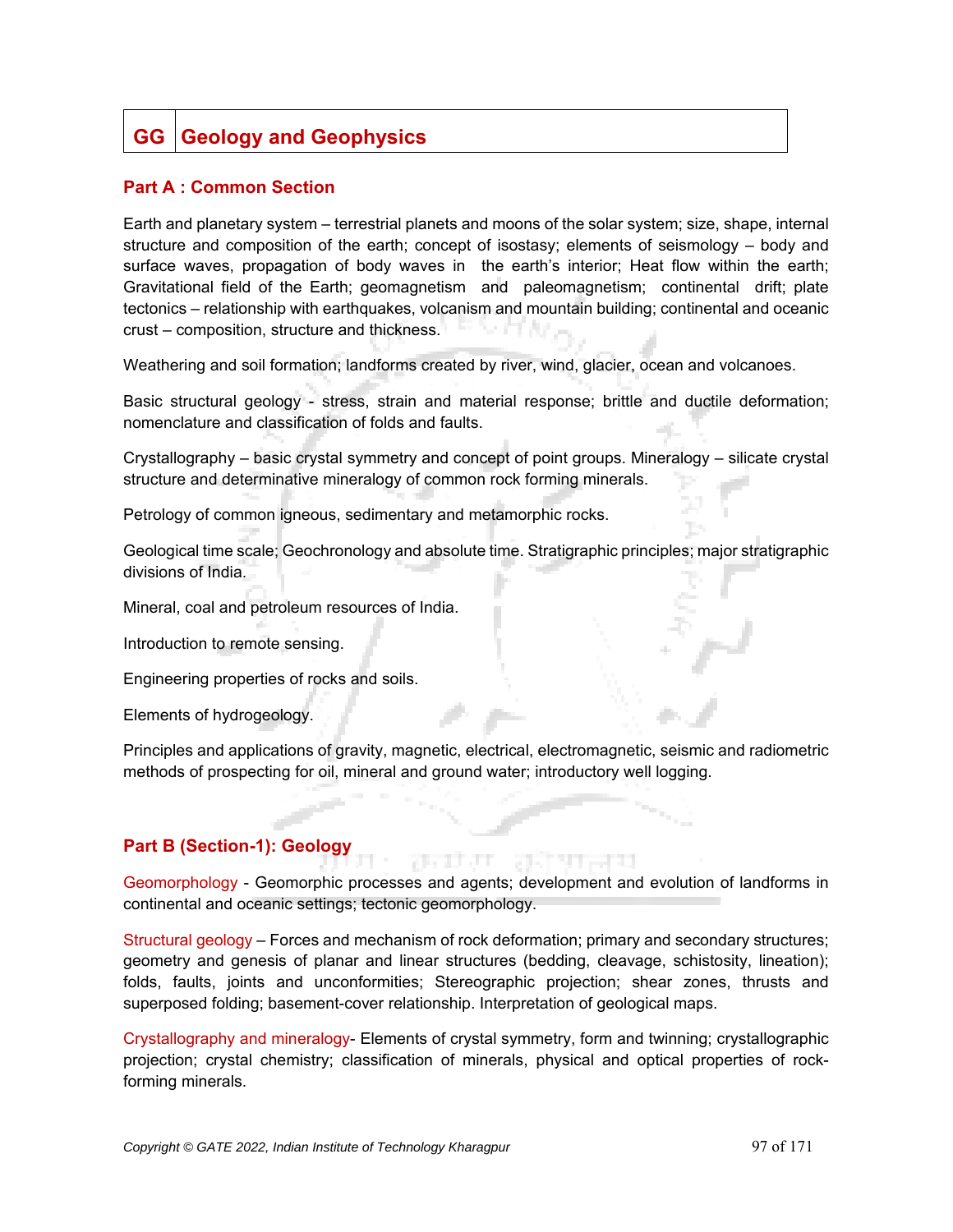Geochemistry – Cosmic abundance of elements; meteorites; geochemical evolution of the earth; geochemical cycles; distribution of major, minor and trace elements in crust and mantle; elements of high temperature and low temperature geochemical thermodynamics; isotopic evolution of the crust and the mantle, mantle reservoirs; geochemistry of water and water-rock interaction.

Igneous petrology – Classification, forms, textures and genesis of common igneous rocks; magmatic differentiation; binary and ternary phase diagrams; major and trace elements as monitors of partial melting and magma evolutionary processes. Mantle plumes, hotspots and large igneous provinces.

Sedimentology– Texture, structure and sedimentary processes; petrology of common sedimentary rocks; Sedimentary facies and environments, cyclicities in sedimentary succession; provencance and basin analysis. Important sedimentary basins of India.

Metamorphic petrology – Structures and textures of metamorphic rocks. Physico-chemical conditions of metamorphism and concept of metamorphic facies, grade and baric types; chemographic projections; metamorphism of pelitic, mafic and impure carbonate rocks; role of bulk composition including fluids in metamorphism; thermobarometry and metamorphic P-T-t paths, and their tectonic significance.

Paleobiology - Diversity of life through time, mass extinctions- causes and effects; taphonomy processes of fossilization. Taxonomy. Morphology and functional morphology of invertebrates (bivalves, brachiopods, gastropods, echinoids, ammonites); microfossils (foraminifera, ostracoda, conodonts, bryozoa); Vertebrate paleonology (Equus, Probicidea, Human); Paleobotany (plant, spores, pollens). Basic concepts of ecology/paleoecology; classification - ecological and taxonomic schemes (diversity and richness). Fossils and paleoenvironments.

Stratigraphy – Principles of stratigraphy and concepts of correlation; Lithostratigraphy, biostratigraphy and chronostratigraphy. Principles of sequence stratigraphy and applications. Stratigraphy of peninsular and extra-peninsular India. Boundary problems in Indian stratigraphy.

Resource geology - Ore-mineralogy; ore forming processes vis-à-vis ore-rock association (magmatic, hydrothermal, sedimentary, supergene and metamorphogenic ores); fluid inclusions as ore genetic tools. Coal and petroleum geology; marine mineral resources. Prospecting and exploration of economic mineral deposits - sampling, ore reserve estimation, geostatistics, mining methods. Ore dressing and mineral economics. Distribution of mineral, fossil and nuclear fuel deposits in India.

Global tectonics – Plate motions, driving mechanisms, plate boundaries, supercontinent cycles.

Applied geology – Physico-mechanical properties of rocks and soils; rock index tests; Rock failure criteria (Mohr-Coulomb, Griffith and Hoek-Brown criteria); shear strength of rock discontinuities; rock mass classifications (RMR and Q Systems); in-situ stresses; rocks as construction materials; geological factors in the construction of engineering structures including dams, tunnels and excavation sites. Analysis of slope stability.

Natural hazards (landslide, volcanic, seismogenic, coastal) and mitigation. Principles of climate change.

Hydrogeology – Groundwater flow and exploration, well hydraulics and water quality.

Basic principles of remote sensing – energy sources and radiation principles, atmospheric absorption, interaction of energy with earth's surface, aerial-photo interpretation, multispectral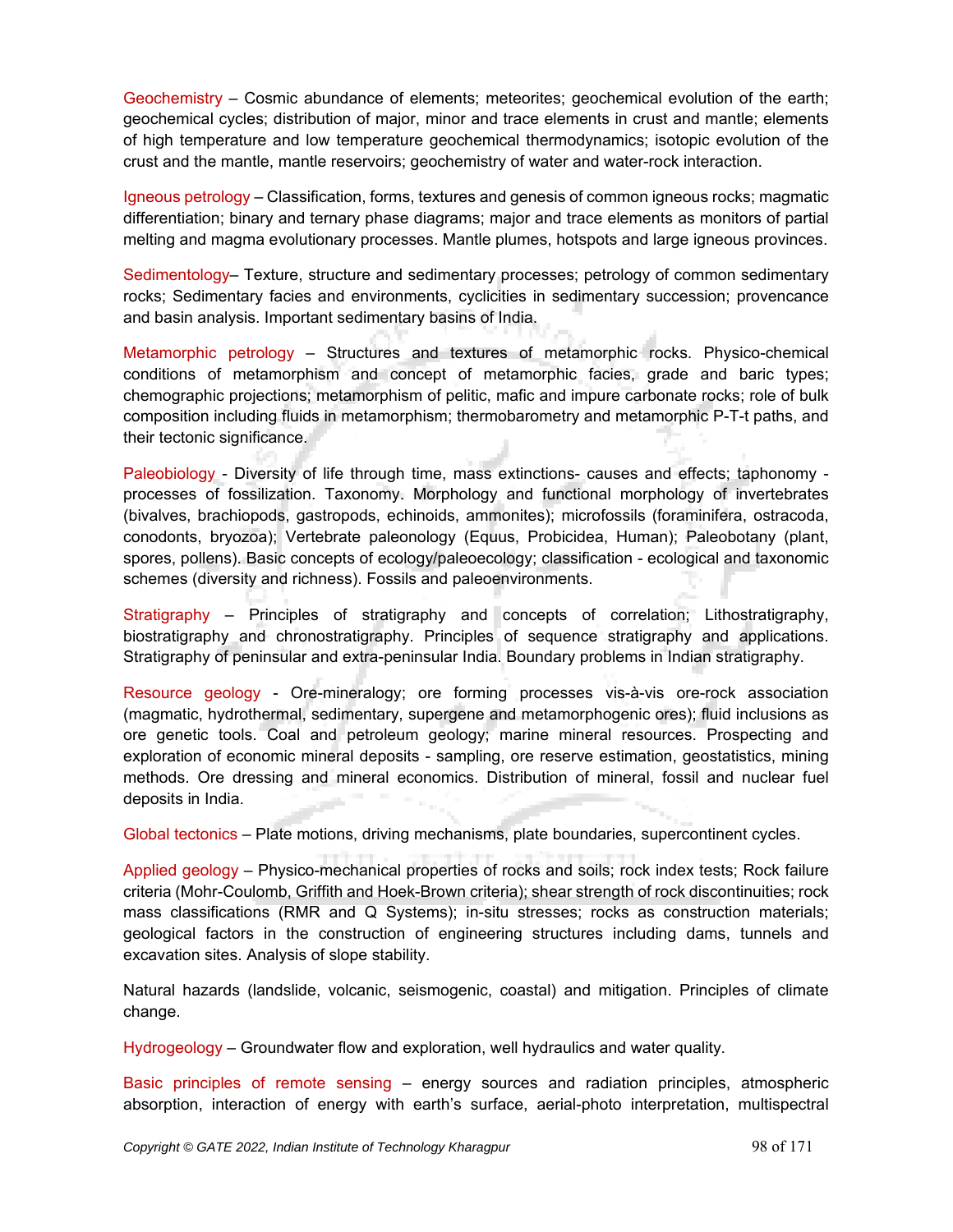remote sensing in visible, infrared, thermal IR and microwave regions, digital processing of satellite images. GIS – basic concepts, raster and vector mode operations.

## **Part B (Section-2): Geophysics**

Soild-Earth Geophysics - The earth as a planet; different motions of the earth; gravity field of the earth, Clairaut's theorem, size and shape of earth; geomagnetic field, paleomagnetism; Geothermics and heat flow; seismology and interior of the earth; variation of density, velocity, pressure, temperature, electrical and magnetic properties of the earth.

Geodesy - Gravitational Field of the Earth; Geoid; Ellipsoid; Geodetic Reference Systems; Datum; Everest (1830) and WGS 84 (1984) systems; GPS and DGPS; Levelling and Surveying.

Earthquake Seismology - Elements of elasticity theory- stress and strain tensors, Generalized Hooke's Law; Body and Surface Waves; Rotational, dilatational, irrorational and equivolumnal waves. Reflection and refraction of elastic waves; Inhomogenous and evanescent waves and bounded waves; Eikonal Equation and Ray theory; earthquakes-causes and measurements, magnitude and intensity, focal mechanisms; earthquake quantification, source characteristics, seismotectonics and seismic hazards; digital seismographs, Earthquake statistics, wave propogation in elastic media, quantifying earthquake source from seismological data. Elements of Seismic Tomography.

Potential and Time Varying Fields - Scalar and vector potential fields; Laplace, Maxwell and Helmholtz equations for solution of different types of boundary value problems in Cartesian, cylindrical and spherical polar coordinates; Green's theorem; Image theory; integral equations in potential and time-varying field theory.

Gravity Methods - Absolute and relative gravity measurements; Gravimeters; Land, airborne, shipborne and bore-hole gravity surveys; Tensorial Gravity sensors and surveys; various corrections for gravity data reduction – free air, Bouguer and isostatic anomalies; density estimates of rocks; regional and residual gravity separation; principle of equivalent stratum; data enhancement techniques, upward and downward continuation; derivative maps, wavelength filtering; preparation and analysis of gravity maps; gravity anomalies and their interpretation – anomalies due to geometrical and irregular shaped bodies, depth rules, calculation of mass.

Magnetic Methods - Elements of Earth's magnetic field, units of measurement, magnetic susceptibility of rocks and measurements, magnetometers and magnetic gradiometers, Land, airborne and marine magnetic and magnetic gradiometer surveys, Various corrections applied to magnetic data, IGRF, Reduction to Pole transformation, Poisson's relation of gravity and magnetic potential field, preparation of magnetic maps, upward and downward continuation, magnetic anomalies due to geometrical and irregular shaped bodies; Image processing concepts in processing of magnetic anomaly maps; Depth rules; Interpretation of processed magnetic anomaly data; derivative, analytic signal and Euler Depth Solutions. Applications of gravity and magnetic methods for mineral and oil exploration.

Electrical Methods - Conduction of electricity through rocks, electrical conductivities of metals, nonmetals, rock forming minerals and different rocks, concepts of D.C. resistivity measurement and depth of investigation; Apparent Resistivity and Apparent Chargeability, Concept of Negative Apparent Resistivity and Negative Apparent Chargeability; Theory of Reciprocity, Sounding and Profiling, Various electrode arrangements, application of linear filter theory, Sounding curves over multi-layered earth, Dar-Zarrouk parameters, reduction of layers, Triangle of anisotropy,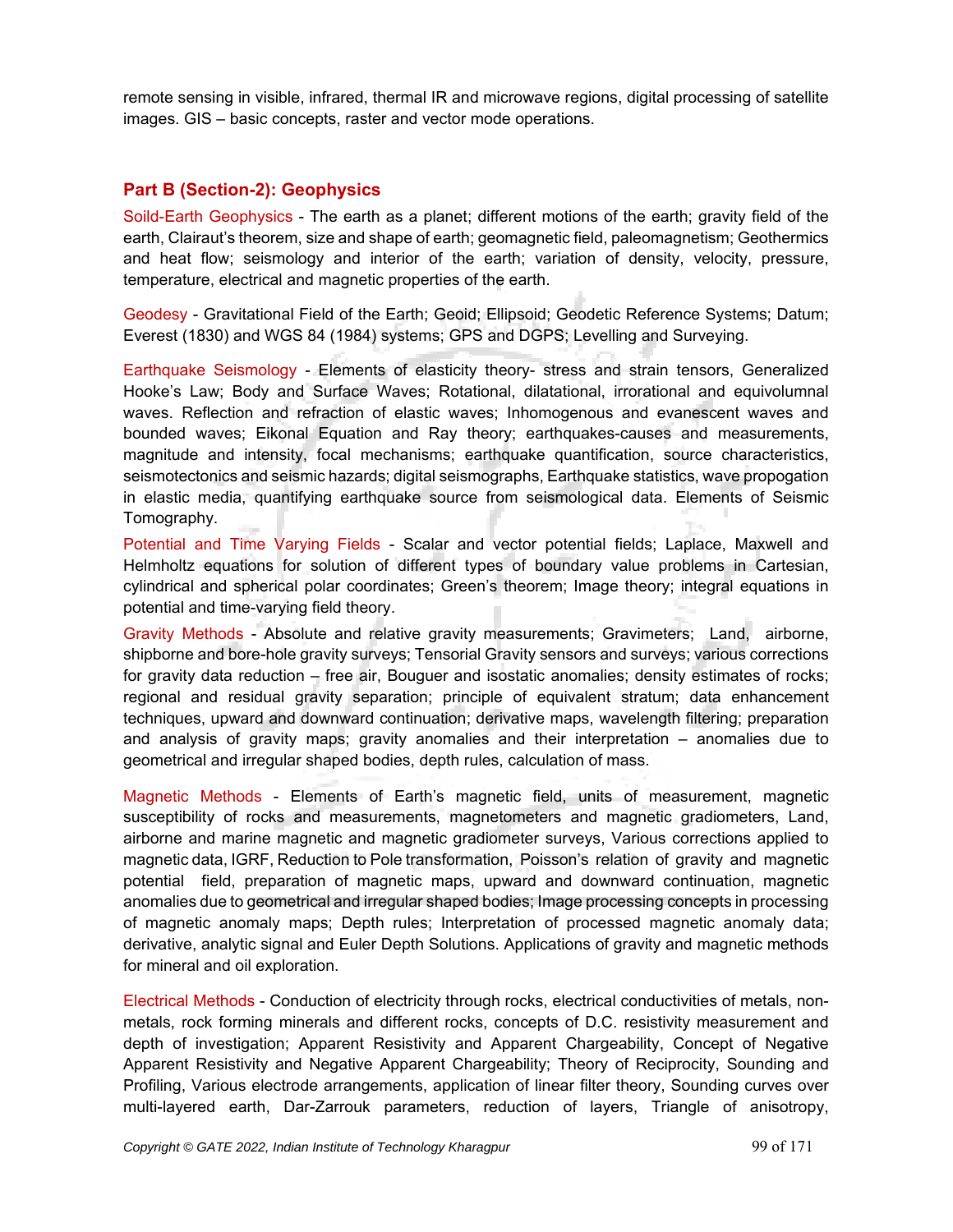interpretation of resistivity field data, Principles of equivalence and suppression, self-potential method and its origin; Electrical Resitivity Tomography (ERT); Induced polarization, time and frequency domain IP measurements; interpretation and applications of SP, resistivity and IP data sets for ground-water exploration, mineral exploration, environmental and engineering applications.

Electromagnetic Methods - Geo-electromagnetic spectrum; Biot Savart's Law; Maxwell's Equation, Helmotz Equation, Basic concept of EM induction in the earth, Skin-depth, elliptic polarization, inphase and quadrature components, phasor diagrams; Response function and response parameters; Ground and Airborne Methods, measurements in different source-receiver configurations; Earth's natural electromagnetic methods-tellurics, geomagnetic depth sounding and magnetotellurics; Electromagnetic profiling and Sounding, Time domain EM method; EM scale modeling, processing of EM data and interpretation; Ground Penetrating Radar (GPR) Methods; Effect of conducting overburden;Geological applications including groundwater, mineral environmental and hydrocarbon exploration.

Seismic methods - Elastic properties of earth materials; Reflection, refraction and CDP surveys; land and marine seismic sources, generation and propagation of elastic waves, velocity – depth models, geophones, hydrophones, digital recording systems, digital formats, field layouts, seismic noise and noise profile analysis, optimum geophone grouping, noise cancellation by shot and geophone arrays, 2D, 3D and 4D seismic data acquisition, processing and interpretation; CDP stacking charts, binning, filtering, static and dynamic corrections, Digital seismic data processing, seismic deconvolution and migration methods, attribute analysis, bright and dim spots, seismic stratigraphy, high resolution seismics, VSP, AVO, multi-component seismics and seismic interferometry. Reservoir geophysics- Rock Physics and Petrophysics.

Geophysical Survey Design.

Geophysical signal processing - sampling theorem, Nyquist frequency, aliasing, Fourier series, periodic waveform, Fourier and Hilbert transform, Z-transform and wavelet transform; power spectrum, delta function, auto correlation, cross correlation, convolution, deconvolution, principles of digital filters, windows, poles and zeros.

Geophysical Well Logging - Principles and techniques of geophysical well-logging, SP, resistivity, induction, gamma ray, neutron, density, sonic, temperature, dip meter, caliper, nuclear magnetic resonance- longitudinal and transverse relaxation, CPMG sequence, porosity characterization, cement bond logging, micro-logs. Pulsed Neutron Devices and Spectroscopy Multi-Array and Triaxial Induction Devices; Quantitative evaluation of formations from well logs; Logging while drilling; High angle and horizontal wells; Clay Quantification; Lithology and Porosity Estimation; Saturation and Permeability Estimation; application of bore hole geophysics in ground water, mineral and oil exploration.

Radioactive Methods - Prospecting and assaying of mineral (radioactive and non-radioactive) deposits, half-life, decay constant, radioactive equilibrium, G M counter, scintillation detector, semiconductor devices, application of radiometric for exploration, assaying and radioactive waste disposal.

Geophysical Inversion - Basic concepts of forward and inverse problems, Ill-posedness of inverse problems, condition number, non-uniqueness and stability of solutions; L1, L2 and Lp norms, overdetermined, underdetermined and mixed determined inverse problems, quasi-linear and nonlinear methods including Tikhonov's regularization method, Singular Value Decomposition, Backus-Gilbert method, simulated annealing, genetic algorithms, swarm intelligence, machine learning and